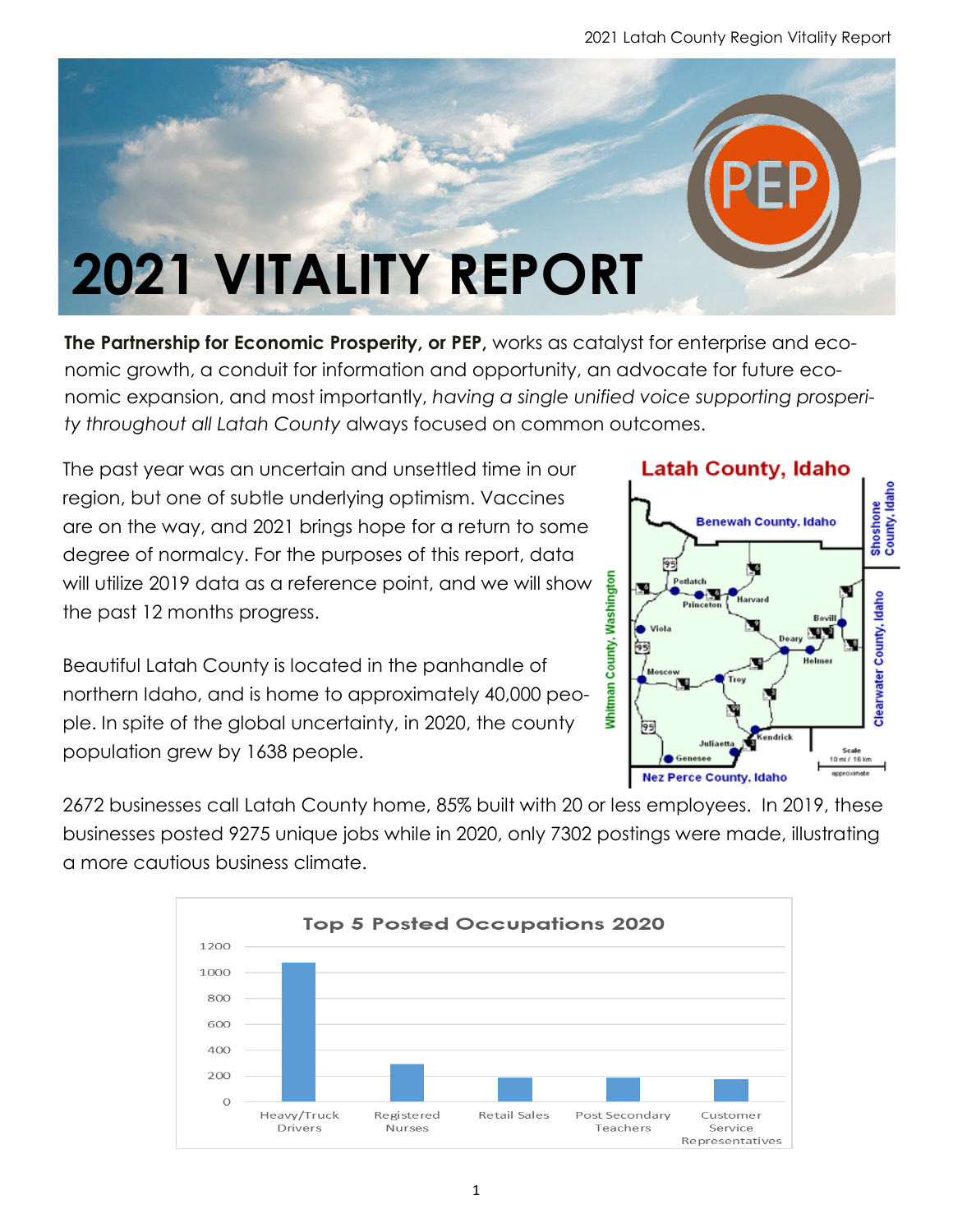Latah County industries are shown below, and even with the pandemic pressure, with the exception of Retail Trade, industry growth was minimal from 2019 to 2020.



Latah County's workforce is broken down rather evenly by gender, with the majority of the workforce between 25 years and 55 years of age. Since 2014, job growth has increased 5.7%, but this falls short of the national growth rate of 6.9%. While the number of jobs increased, the labor force participation rate has decreased from 58.3% to 56.2%.

The mobility of workforce in Latah County is shown in the graph to the right, net movement out of and into the Palouse region.

Due to the transitory nature of part of the population, housing becomes a critical issue.



Housing in the Palouse region (Latah and Whitman counties) has become a critical concern for cities as the demand for housing—both single and multifamily, condominiums and townhouses far exceeds the supply. The largest cities, Moscow, Id, and Pullman Wa. share a workforce, and with that in mind, PEP established the Regional Housing Leadership Team to address housing. Comprised of developers, city planners, realtors, and business owners, the cross-border group aims to identify and remove barriers to additional housing in the region.

| City               | <b>Number of Sales</b> | <b>Average Sales Price</b> | % Change from 2019 | Days on Market |
|--------------------|------------------------|----------------------------|--------------------|----------------|
|                    |                        |                            |                    |                |
| <b>Moscow</b>      | 299                    | \$351,221                  | 12.4%              | 27             |
| Viola              |                        | \$379,142                  | $-1.7%$            | 78             |
| <b>Troy</b>        | 22                     | \$290,961                  | $-6.5%$            | 41             |
| Deary              | 24                     | \$337,883                  | 22.4%              | 37             |
| Genesee            | 29                     | \$274,841                  | 5.5%               | 59             |
| Potlatch           | 32                     | \$297,180                  | 26.2%              | 33             |
| Kendrick/Juliaetta | 28                     | \$260,965                  | 13.4%              | 67             |
| Bovill             | 4                      | \$181,975                  | 70.1%              | 75             |
| <b>Elk River</b>   | 4                      | \$118,625                  | $-1.1%$            | 134            |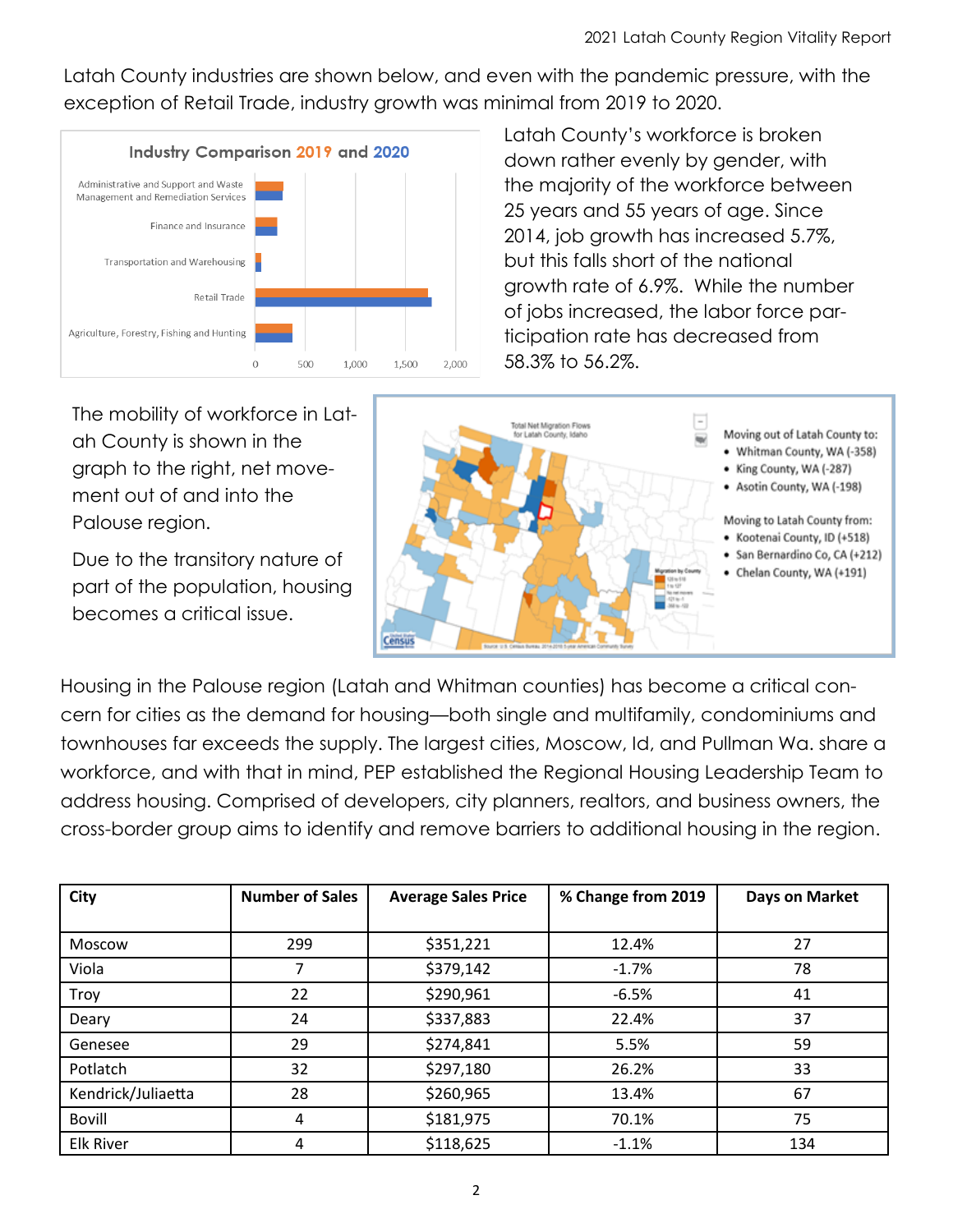As the pandemic grew, the citizens of Latah County began living and working remotely. Broadband connectivity became a lifeline for families throughout the county, and broadband became the backbone for everything from retail and entertainment to education.

PEP in close conjunction with Latah County officials, has started development of a countywide plan for wireless broadband access points in each small community—working to increase access for bridging the digital divide and increase access for students. As the federal government begins to release funding for nationwide broadband, Latah County will be well prepared to implement the infrastructure needed to help our citizens, support our businesses and market our county as well.

Idaho Department of Commerce has surveyed broadband access throughout the state shown below:

| <b>Broadband Speeds</b> |                                                            |  |  |  |  |
|-------------------------|------------------------------------------------------------|--|--|--|--|
| 78.5%                   | of Idahoans have access to broadband<br>100mbps or faster. |  |  |  |  |
| 66.5%                   | of Idahoans have access to 1 gigabit<br>broadband.         |  |  |  |  |
| <b>Wired Coverage</b>   |                                                            |  |  |  |  |
| 93.5%                   | of Idahoans have access to wireline service.               |  |  |  |  |
| 13.5%                   | of Idahoans have access to fiber-optic service.            |  |  |  |  |
| 79.0%                   | of Idahoans have access to cable service.                  |  |  |  |  |
| 88.5%                   | of Idahoans have access to DSL service.                    |  |  |  |  |

many ways, economic development is centered around the individual cities in the region, but to the outside world, the quad-city region is what interests site selectors . The Palouse region, Moscow and Lewiston Idaho and Pullman and Clarkston Washington offer a educated diverse workforce, ample developable land, solid infrastructure, and low cost of cost of living compared to larger metropolitan areas.

A comparison of the cities in the Palouse is shown below.

|                             | Latah    | Whitman  | <b>Nez Perce</b> | <b>Asotin</b> |
|-----------------------------|----------|----------|------------------|---------------|
|                             |          |          |                  |               |
| <b>Population 2019</b>      | 40,124   | 49,769   | 40,409           | 22,610        |
| <b>Population 2020</b>      | 40,424   | 50,315   | 40,568           | 22,717        |
| <b>Population Change %</b>  | .69%     | .83%     | .85%             | .47%          |
| <b>COL Index</b>            | 101.1    | 113.7    | 101.1            | 117.6         |
| <b>Unemployment Rate</b>    | 3.8%     | 5.2%     | 4.5%             | 4.6%          |
| (July 2020)                 |          |          |                  |               |
| <b>Median Household In-</b> | \$45,466 | \$42,163 | \$54,174         | \$50,423      |
| come                        |          |          |                  |               |